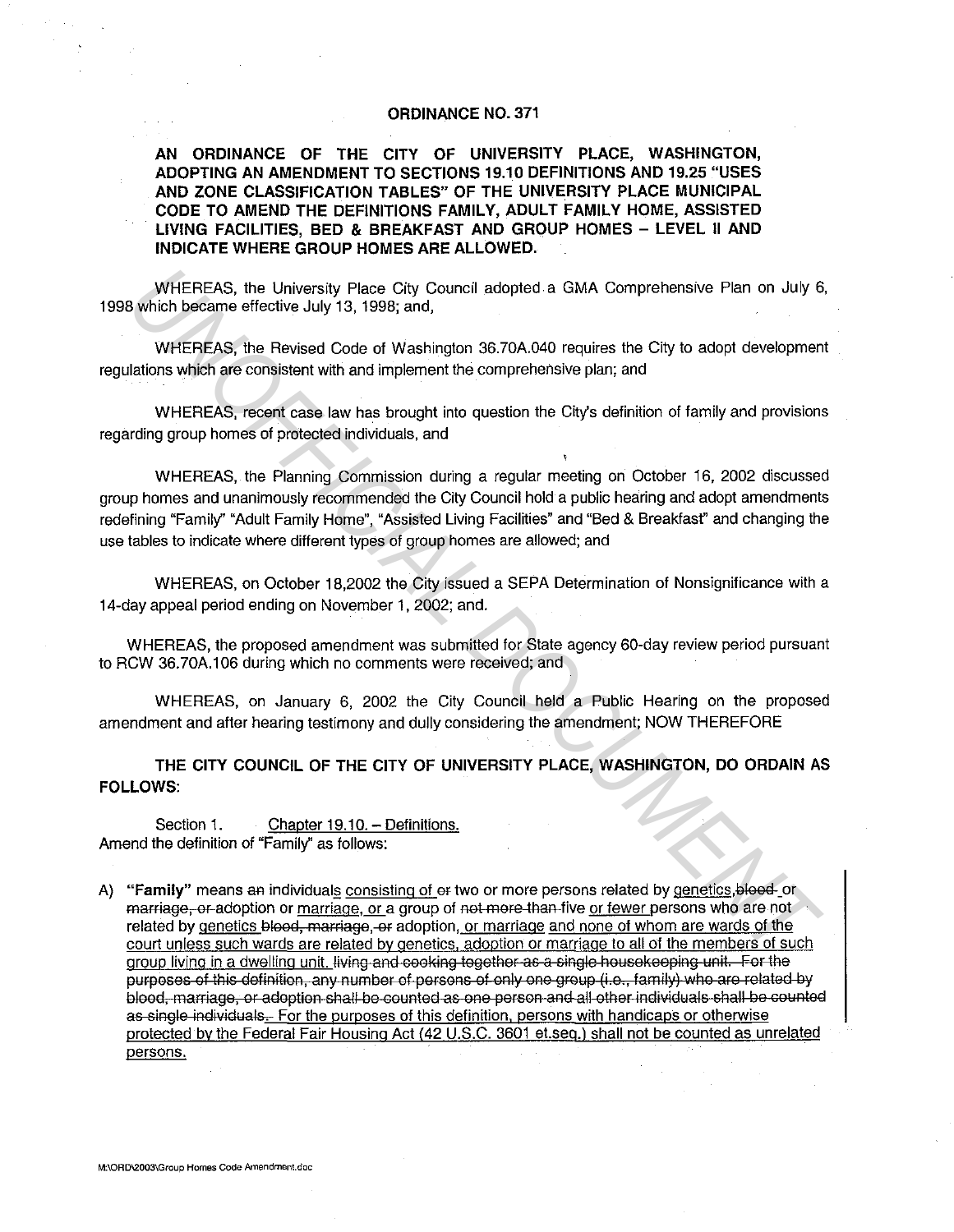Section 2. Chapter 19.25 - Uses And Zone Classification Tables. Amend the descriptions of "Adult Family Home", "Assisted Living Facilities", "Bed & Breakfasf' and "Group Homes - Level II" as follows:

·,··

**Adult Family Home.** Adult family home use type means a regular family dwelling unit in which a person or persons provide personal care, special care, room, and board to more than one but not more than six (6) adults who are not related by blood or marriage to the person or persons providing the services. (RCW 70.128.010). Adult family homes shall not serve as a Level II Group Home.

**Assisted Living Facilities.** Assisted living facilities use type is a living situation with dwelling units and/or rooms where services such as prepared meals, personal care, supervision of self-administered medication, recreation, and/or transportation are provided. The scope of services provided in assisted living facilities may vary, but it must, at least, provide prepared meals in a group setting and offer transportation services. Assisted living facilities with dwelling units must meet the density requirements of the underlying zone. "Assisted living facilities" with only "rooms" are not subject to the density requirements of the underlying zone. Assisted Living Facilities shall not serve as a Level II Group Home. **Uniterpolyniate** Assisted Uning facilities use type is a living situation with dwelling units and<br>comes where services such as prepared meals, personal care, supervision of self-administer<br>ordination, recention, and/or tr

Level 1. Assisted Living Facilities:

- a. Located on an arterial street;
- b. On two (2) or fewer acres;
- c. Is limited to two stories in height;
- d. Maintains an architectural character similar to typical single family and two family residences including pitched roofs, modulated facades to divide the structure into smaller visual units, and architectural detailing (e.g. at windows and doors, ornamental use of building materials); and
- e. Maintains twenty (20) foot minimum side yard setbacks.

Level 2. Assisted Living Facilities:

- a. Located on an arterial street;
- b. On more than two (2) acres;
- c. Is limited to two stories in height;
- d. Maintains an architectural character similar to typical single family and two family residences including pitched roofs, modulated facades to divide the structure into smaller visual units, and architectural detailing (e.g. at windows and doors, ornamental use of building materials);
- e. Maintains twenty (20) foot minimum side yard setbacks; and
- f. Has a minimum twenty (20) percent of open space including setbacks.

Level 3. Assisted Living Facilities with none of the above restrictions.

**Bed and Breakfast.** Bed and Breakfast use type is a dwelling unit within which no more than four (4) guest bedrooms are available for paying guests. The number of guests is limited to no more than six (6) at any one time. A Bed & Breakfast shall not serve as a group home.

**Group Homes - Level//:** All group homes other than those defined as Level I Group Homes shall be Level II Group Homes. Level II Group Homes includes but are not limited to, facilities where one or more individuals reside for the purposes of incarceration. sex offender housing, or drug or alcohol abuse treatment for a person or persons currently using alcohol or drugs. Level II Group Homes does not include facilities protected by the Washington's Law Against Discrimination, the Fair Housing Act or Fair Housing Act Amendments. A level 11 group home is considered an essential public facility and subject to review in accordance with UPMC 19.40.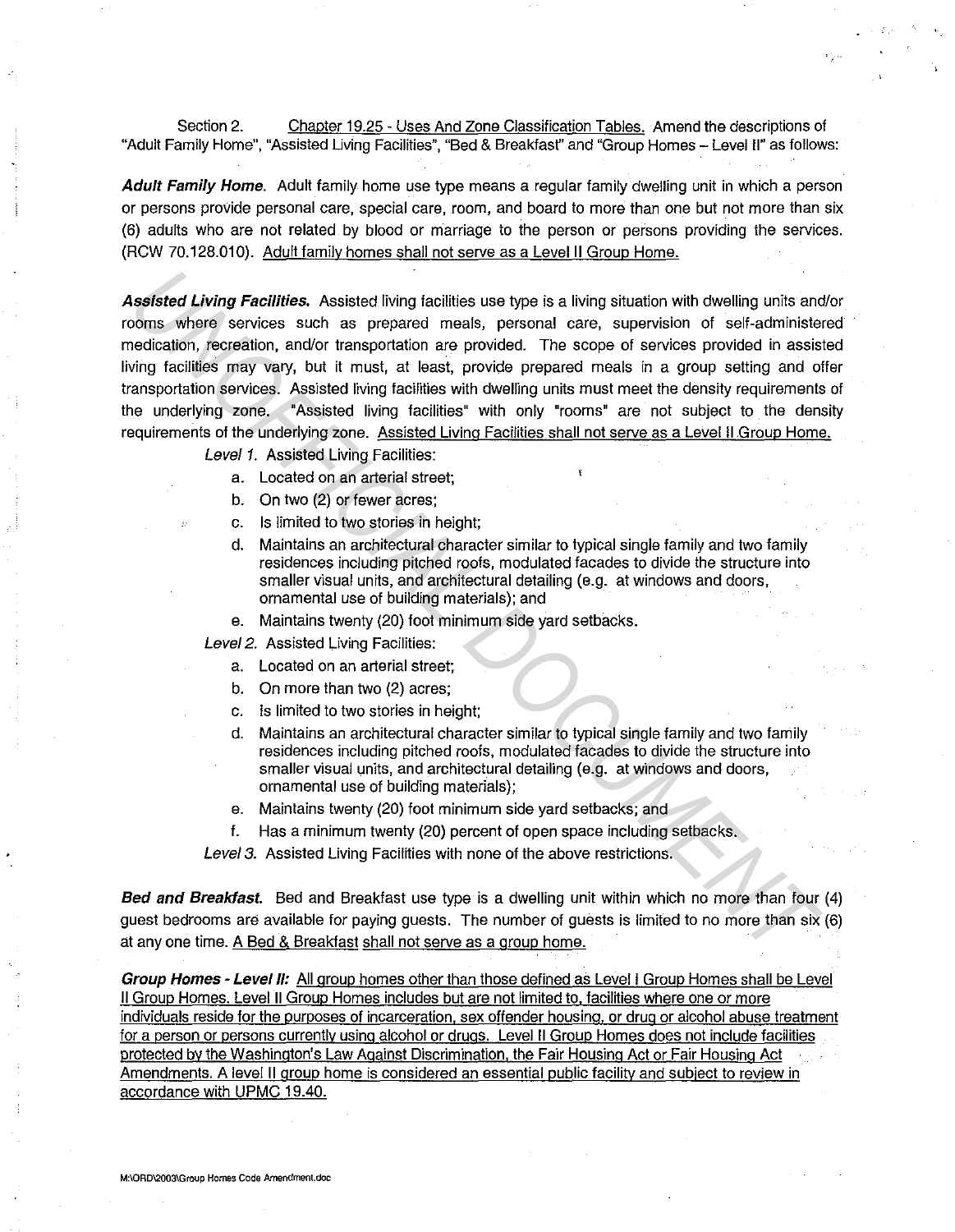## Section 3. Chapter 19.25 - Uses And Zone Classification Tables

- **1.** Amend the Residential, Use Zone Classification Table as set forth in Exhibit A
- 2. Amend the Utilities/Essential Public Facilities/Resource Use Zone Classification Table as set forth in Exhibit B

Section 4. Copy To Be Available. One copy of this ordinance shall be available in the office of the City Clerk for use and examination by the public.

Section 5. Severability. If any section, sentence, clause, or phrase of this ordinance shall be held to be invalid or unconstitutional by a court of competent jurisdiction, such invalidity or unconstitutionality shall not affect the validity or constitutionality of any other section, sentence, clause, or phrase of this ordinance. Section 4. Covy Lote Meaning Content the Content of the Covy of the order of the order of the order of the order of the order of the order of the order of the order of the order of the order of the order of the order of th

Section 6. Publication And Effective Date. A summary of this Ordinance consisting of its title shall be published in the official newspaper of the City. This ordinance shall take effect five days after publication.

**PASSED BY THE CITY COUNCIL ON JANUARY 21, 2003** 

 $\bigcap_{i=1}^n$   $\bigcap_{i=1}^n$  $\chi$ 

Jean Brooks, Mayor

**ATTEST:** 

Catrina Craig, City Cle¥k

**A7PROVED AS TO FORM:** 

{~)---*......•.* 

/];frnothy X. Sp"ii'ivan, City Attorney

Date of Publication: Effective Date:

1/23/03 1/28/03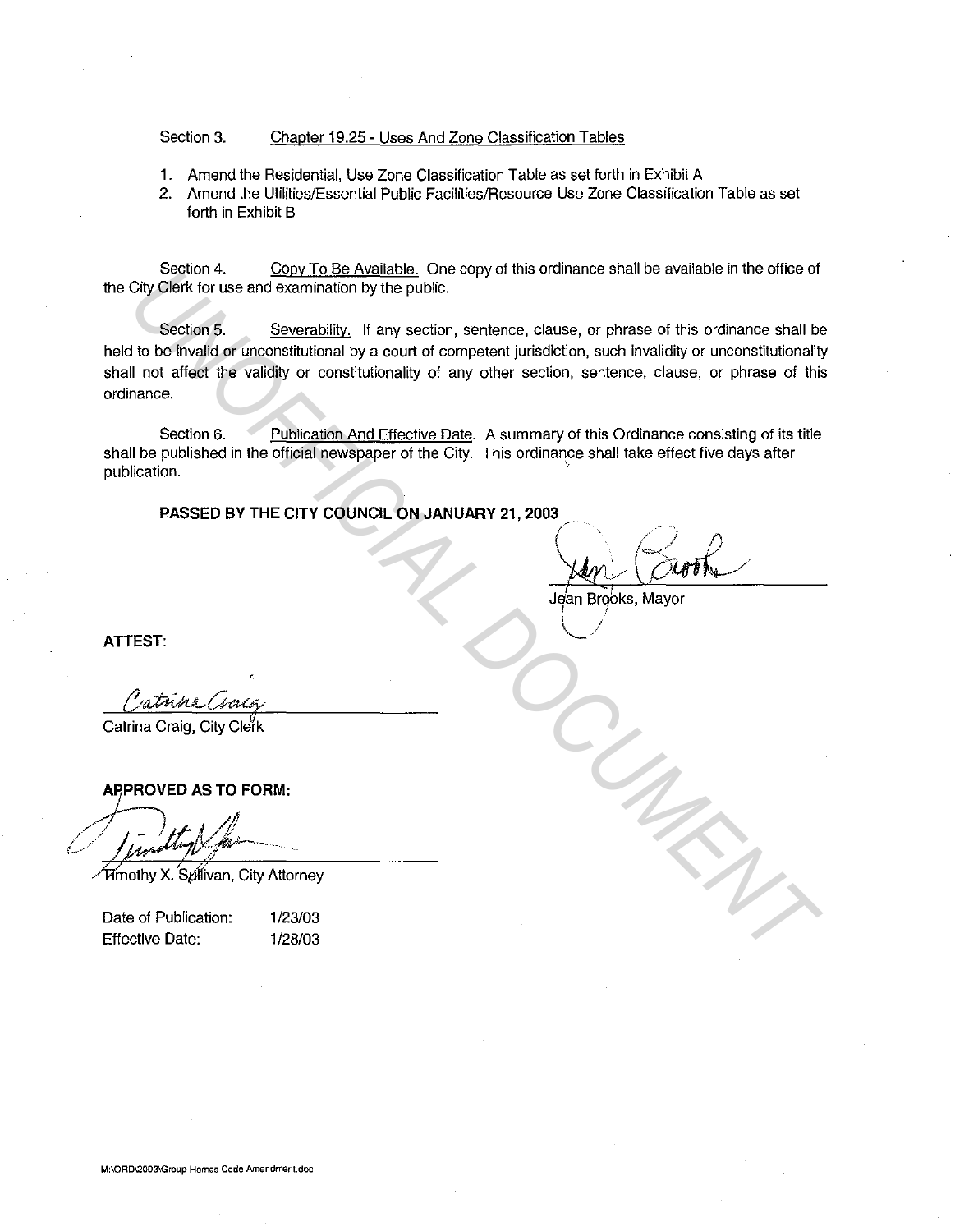## Ordinance 371, Exhibit A

The Use Tables will also change to reflect the new levels as follows:

| <b>RESIDENTIAL USES</b>                   | <b>One Family</b><br>Residential | <b>Two Family</b><br>Residential | Multi-Family   | <b>Mixed Use</b><br><b>Office</b> | Neighborhood<br>Commercial | <b>Town Center*</b> | <b>Mixed Use</b> | <b>Commercial</b> | Light indus.-<br><b>Business</b><br>Park | Public Facility |
|-------------------------------------------|----------------------------------|----------------------------------|----------------|-----------------------------------|----------------------------|---------------------|------------------|-------------------|------------------------------------------|-----------------|
|                                           | R1                               | R <sub>2</sub>                   | MF.            | MU-O                              | NC.                        | TC                  | MU.              | ିଠା               | LI-BP                                    | PF.             |
| 1 Adult Family Home (6 or fewer)          | ח                                |                                  | P              | P                                 | P                          |                     | P                |                   |                                          |                 |
| 2 Assisted Living Facility                |                                  | P1, C2                           | P <sub>3</sub> | $-P3-$                            |                            | P3                  | <b>P3</b>        |                   |                                          |                 |
| $ 3 $ Bed and Breakfast (a)               | D                                | P.                               | P              | P                                 | P                          |                     |                  |                   |                                          |                 |
| 4 Level I Group Home                      |                                  | D                                |                | P                                 |                            |                     | Ρ.               |                   |                                          | Р.              |
| 5 Mobile/Manufactured Home                |                                  |                                  | P(b)           |                                   |                            |                     |                  |                   |                                          |                 |
| 6Mobile Home Park                         |                                  |                                  | C              |                                   |                            |                     |                  |                   |                                          |                 |
| 7Multi-Family Housing                     |                                  |                                  | P              | P(c)                              |                            | P(c)                | P(c)             |                   |                                          |                 |
| 8Nursing Home                             |                                  | P1, C2                           | P3             | P3                                |                            | P3                  | P3               |                   |                                          |                 |
| 9 Single Family Housing (Attached)        | P <sub>1</sub>                   | P <sub>1</sub>                   | P <sub>2</sub> | P <sub>2</sub>                    | P <sub>2</sub>             |                     | P <sub>2</sub>   |                   |                                          |                 |
| #Single (Detached) and Two Family Housing |                                  | D                                | P              | P.                                | Þ                          |                     | D                |                   |                                          |                 |

*UNOFFICIAL DOCUMENT*